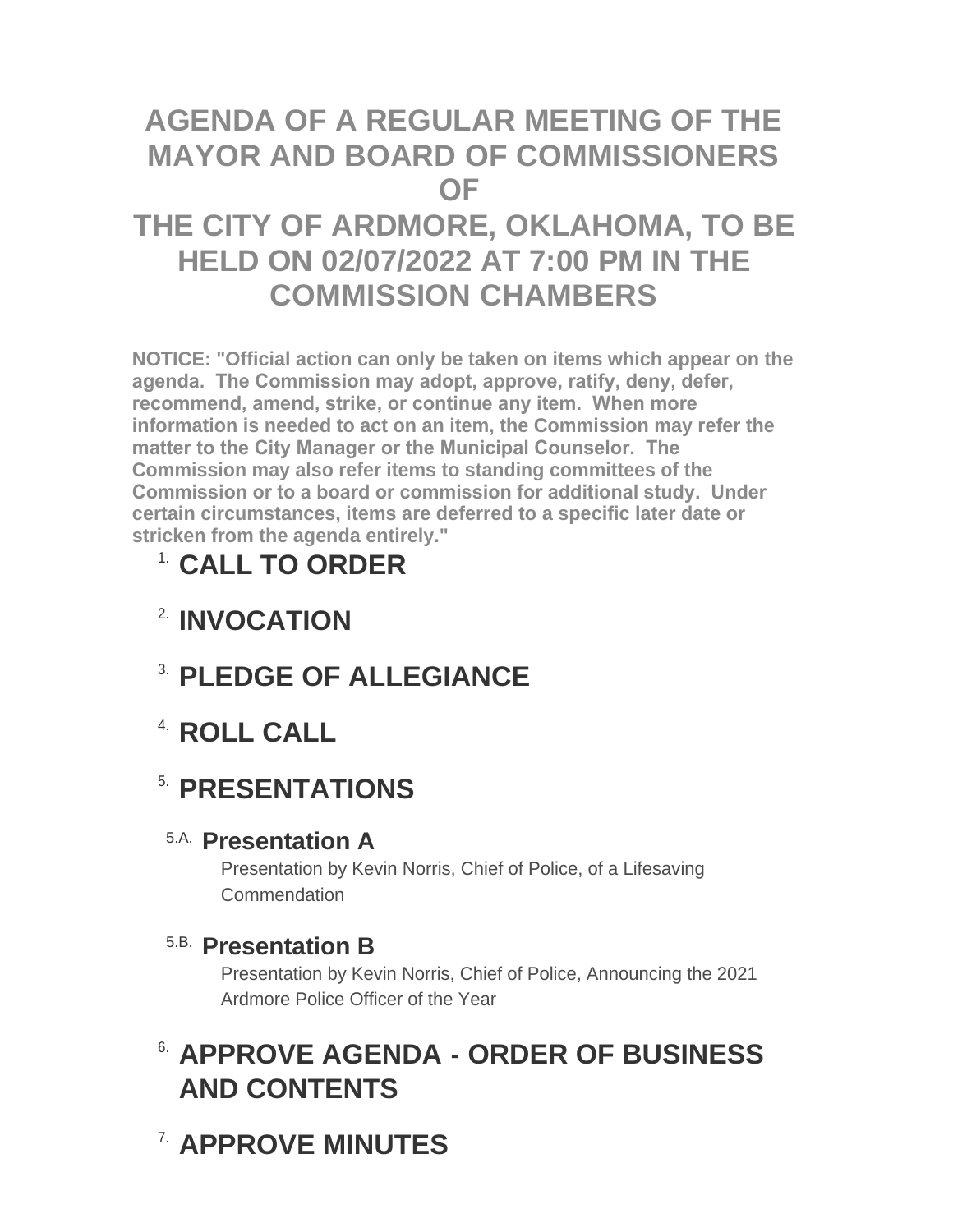### **City Commission Regular Minutes** 7.A.

of the Meeting held on January 18, 2022

Documents:

[MINUTES OF 01-18-22.PDF](http://www.ardmorecity.org/AgendaCenter/ViewFile/Item/8095?fileID=4921)

## **CONSENT AGENDA**

**All items listed are considered to be routine by the City Commission and will be enacted by one motion. There will be no separate discussion of these items unless a Commissioner or a citizen so requests, in which event the item will be removed from the consent status and considered in its normal sequence on the agenda.**

### **Consent A** 8.A.

Consideration and Possible Approval to Confirm Mayor and City Commissions Appointment to the Lakeview Golf Course Advisory Board to Fulfill the Unexpired Term of Andy Long to be Harold Butler with Term to Expire in May of 2022 and Approval or Rejection of Any Amendments Proposed and Considered by the City Commission at the Meeting

(Submitted by Teresa Ervin, Director of Parks and Recreation)

Documents:

#### [CONSENT A.PDF](http://www.ardmorecity.org/AgendaCenter/ViewFile/Item/8096?fileID=4922)

### **Consent B** 8.B.

Consider and Possible Approval of Ground Lease Agreements located at the Ardmore Downtown Executive Airport between the City of Ardmore and Lessee's and Approval or Rejection of Any Amendments Proposed and Considered by the City Commission at the Meeting

Gary Quinby - 1201 Executive Airport Drive, Tract 1

Joe Litchfield - 1213 Executive Airport Drive, Tract 4

KMA Aviation - 1251 Executive Airport Drive, Tract 9 and 10

Weldon Luke Pollard - 1413 Executive Airport Drive, Suite 1, Tract 27-1

Chris McMurray - 1413 Executive Airport Drive, Suite 2, Tract 27-2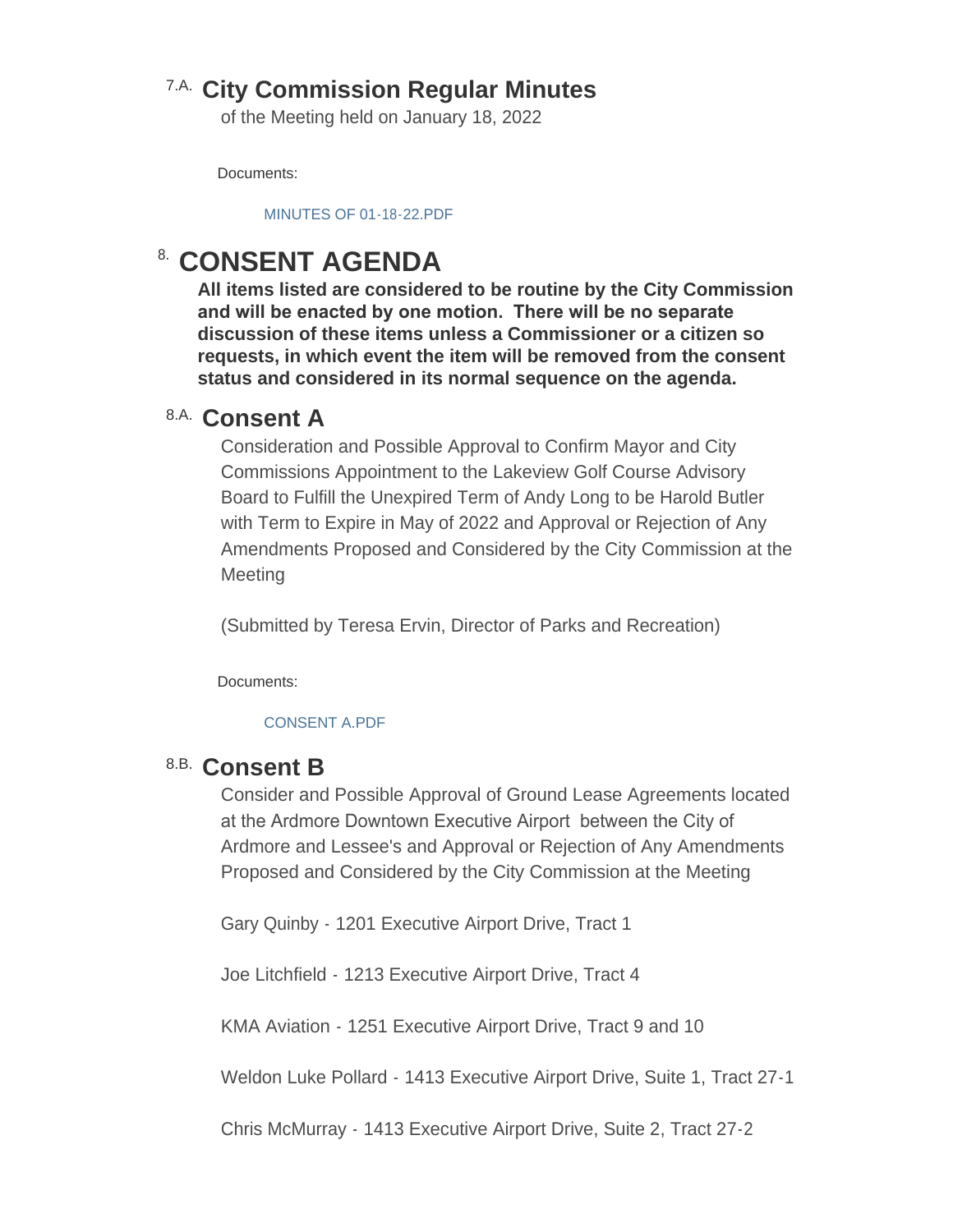Glenn Smith - 1413 Executive Airport Drive, Suite 3, Tract 27-3

Glenn Smith - 1413 Executive Airport Drive, Suite 5, Tract 27-5

Weldon Luke Pollard - 1413 Executive Airport Drive, Suite 6, Tract 27-6

Harry McClintick - 1413 Executive Airport Drive, Suite 8, Tract 27-8

Derek and Robyn Howard - 1413 Executive Airport Drive, Suite 9, Tract 27-9

Glenn Smith, Jr. - 1413 Executive Airport Drive, Suite 10, Tract 27-10

Jonathan Ratcliffe Services, LLC - 2453 Executive Airport Drive, Tract S-2

Lance Windel - 2457 Executive Airport Drive, Tracts S-3 and S-4

Russell Noble - 2540 Executive Airport Drive, Tract S-6

(Submitted by Kevin Boatright, City Manager)

Documents:

#### [CONSENT B.PDF](http://www.ardmorecity.org/AgendaCenter/ViewFile/Item/8100?fileID=4923)

## **8. REGULAR BUSINESS**

### 9.A. RESOLUTION(S)

#### 9.A.1. Resolution 1

Consideration of Adoption or Rejection of Resolution Number 4205 a Resolution to Participate in the National Cooperative Purchasing Alliance Purchasing Cooperative for the Benefit of the City of Ardmore, Oklahoma and Authorizing Execution of the National Cooperative Purchasing Alliance Contract and Consideration of Adoption or Rejection of Any Amendments to the Proposed Resolution as may be Considered by the City Commission at the Meeting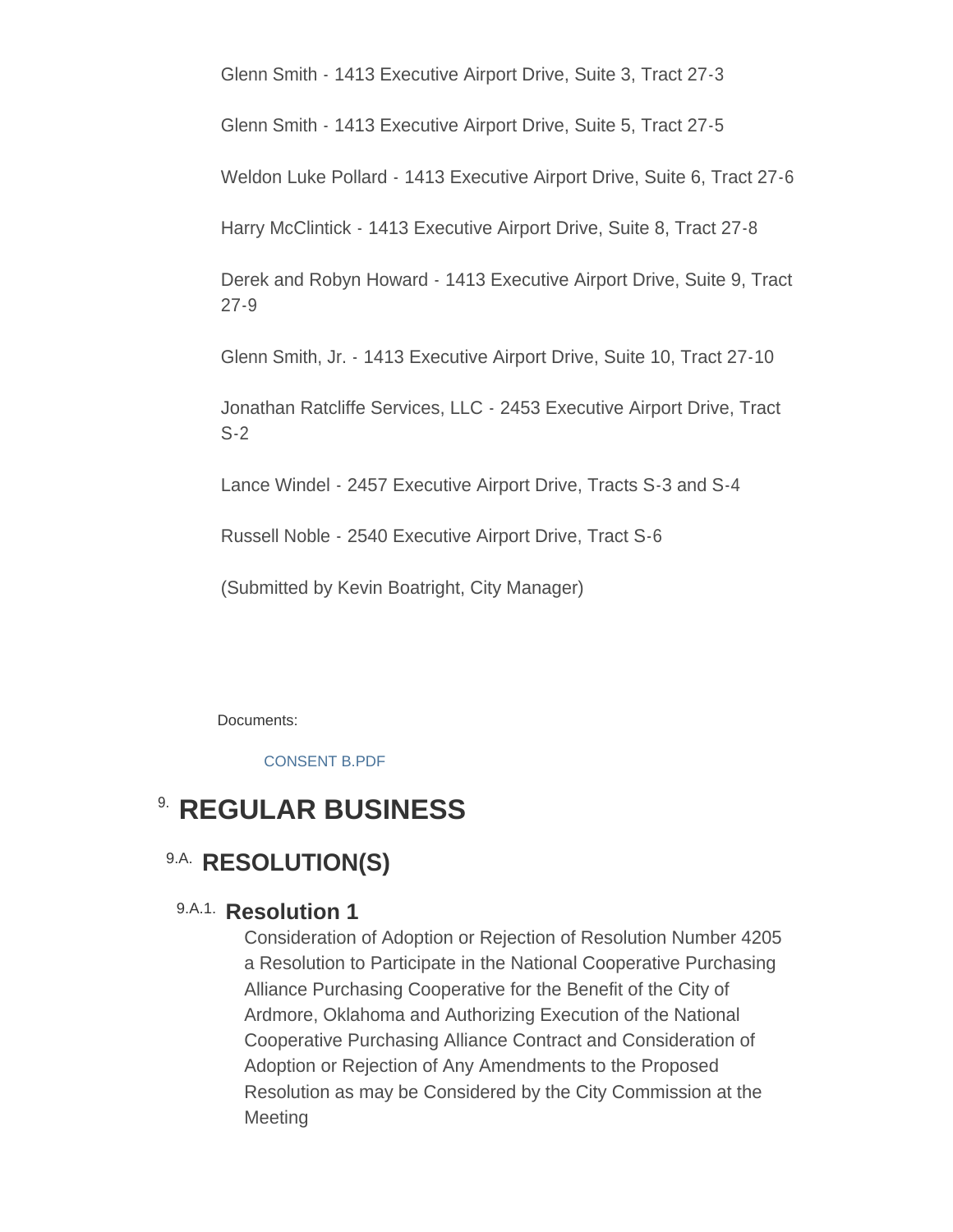Documents:

[RESOLUTION 1.PDF](http://www.ardmorecity.org/AgendaCenter/ViewFile/Item/8097?fileID=4924)

### 9.B. PURCHASE(S)

#### 9.B.1. **Purchase 1**

Consideration and Possible Approval for the Purchase of Two (2) 72" Zero Turn Kubota Mowers for the Parks Division of the Ardmore Parks and Recreation Department from the Oklahoma State Contract SW190 from Great Plains Duncan in the Total Amount of \$29,418.03 a Bid was Not Required due to being Purchased from Oklahoma State Contract SW190 and Approval or Rejection of Any Amendments Proposed and Considered by the City Commission at the Meeting

(Presented by Teresa Ervin, Director of Parks and Recreation)

Documents:

[PURCHASE 1.PDF](http://www.ardmorecity.org/AgendaCenter/ViewFile/Item/8098?fileID=4925)

## **9.C. AGREEMENT(S)**

### 9.C.1. **Agreement 1**

Consideration and Possible Approval of a Memorandum of Understanding between the City of Ardmore and Southern Tech for the Shared Use of the City-owned IES MILO Firearms Simulator and Approval or Rejection of Any Amendments Proposed and Considered by the City Commission at the Meeting

(Presented by Kevin Norris, Chief of Police)

Documents:

#### [AGREEMENT 1.PDF](http://www.ardmorecity.org/AgendaCenter/ViewFile/Item/8099?fileID=4926)

### 9.C.2. **Agreement 2**

Consideration and Possible Approval on behalf of the Ardmore Main Street Authority for Change Order Number 3 to the Construction Contract of Depot Park in a Net Decrease of \$7,755.08 with the New Total Construction Contract Amount being \$1,459,167.56 and